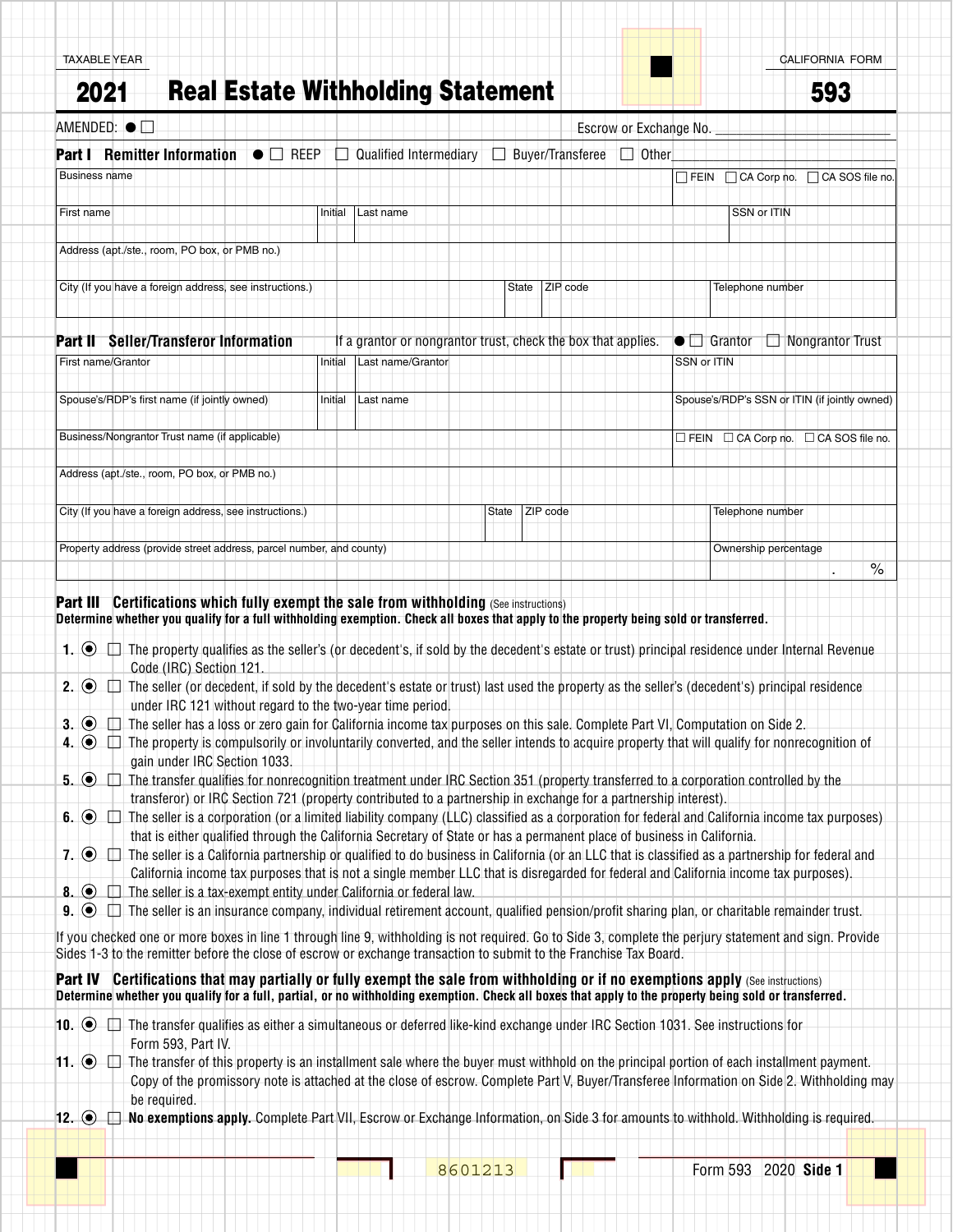$\overline{\phantom{a}}$  , and the set of the set of the set of the set of the set of the set of the set of the set of the set of the set of the set of the set of the set of the set of the set of the set of the set of the set of the s

Remitter name SSN, ITIN, FEIN, CA corp no., or CA SOS file no.

## Part V **Buyer/Transferee Information**

**Complete this part if you checked box 11 in Part IV for an installment agreement.** 

| First name/Grantor                                      | Initial Last name/Grantor |                      | SSN or ITIN                                              |
|---------------------------------------------------------|---------------------------|----------------------|----------------------------------------------------------|
| Spouse's/RDP's first name (if jointly purchased)        | Initial Last name         |                      | Spouse's/RDP's SSN or ITIN                               |
| Business/Nongrantor Trust hame (if applicable)          |                           |                      | $\Box$ CA Corp no. $\Box$ CA SOS file no.<br>$\Box$ FEIN |
| Address (apt./ste., room, PO box, or PMB no.)           |                           |                      |                                                          |
| City (If you have a foreign address, see instructions.) |                           | ZIP code<br>State    | Telephone number                                         |
| Principal Amount of Promissory Note                     | Installment Amount        | <b>Interest Rate</b> | <b>Repayment Period</b>                                  |

. . . % Number of months

## **Buyer's/Transferee's Acknowledgment to Withhold Read the "Buyer/Transferee" Information below.**

I acknowledge that I am required to withhold on the principal portion of each installment payment to the seller/transferor for the above shown California real property either at the rate of 3 1/3% (.0333) of the sales price or the Alternative Withholding Calculation, as specifed by the seller/transferor on Form 593, Real Estate Withholding Statement, of the principal portion of each installment payment. I will complete Form 593 for the principal portion of each installment payment and send one copy of each to the Franchise Tax Board along with Form 593-V, Payment Voucher for Real Estate Withholding, the withholding payment, and give one copy of Form 593 to the seller/transferor. I will send each withholding payment to the Franchise Tax Board by the 20th day of the month following the month of the installment payment. If the terms of the installment sale, promissory note, or payment schedule change, I will promptly inform the Franchise Tax Board. I understand that the Franchise Tax Board may review relevant escrow documents to ensure withholding compliance. I also understand that I am subject to withholding penalties if I do not withhold on the principal portion of each installment payment and do not send the withholding along with Form 593 to the Franchise Tax Board by the due date, or if I do not send one copy of Form 593 to the seller/transferor by the due date. **Go to Side 3, complete the perjury statement and sign.**

## Part VI **Computation**

| Complete this part if you checked and certified box 3 in Part III, or to calculate an alternative withholding calculation amount. |    |     |
|-----------------------------------------------------------------------------------------------------------------------------------|----|-----|
|                                                                                                                                   |    |     |
|                                                                                                                                   |    |     |
|                                                                                                                                   |    |     |
| <b>16.</b> Enter the price you paid to purchase the property (see instructions, How to Figure Your Basis.) 16                     |    |     |
|                                                                                                                                   |    |     |
|                                                                                                                                   |    |     |
|                                                                                                                                   |    |     |
|                                                                                                                                   |    |     |
|                                                                                                                                   | 21 |     |
|                                                                                                                                   |    |     |
|                                                                                                                                   |    |     |
|                                                                                                                                   |    |     |
|                                                                                                                                   |    |     |
|                                                                                                                                   |    |     |
|                                                                                                                                   |    | -27 |
| 28. Estimated gain or loss on sale. Subtract line 27 from line 15 and enter the amount here.                                      |    |     |
| If you have a loss or zero gain, skip lines 29 and 30. Certify on Side 3. Withholding is not required.                            |    |     |
|                                                                                                                                   |    | 28  |
|                                                                                                                                   |    |     |